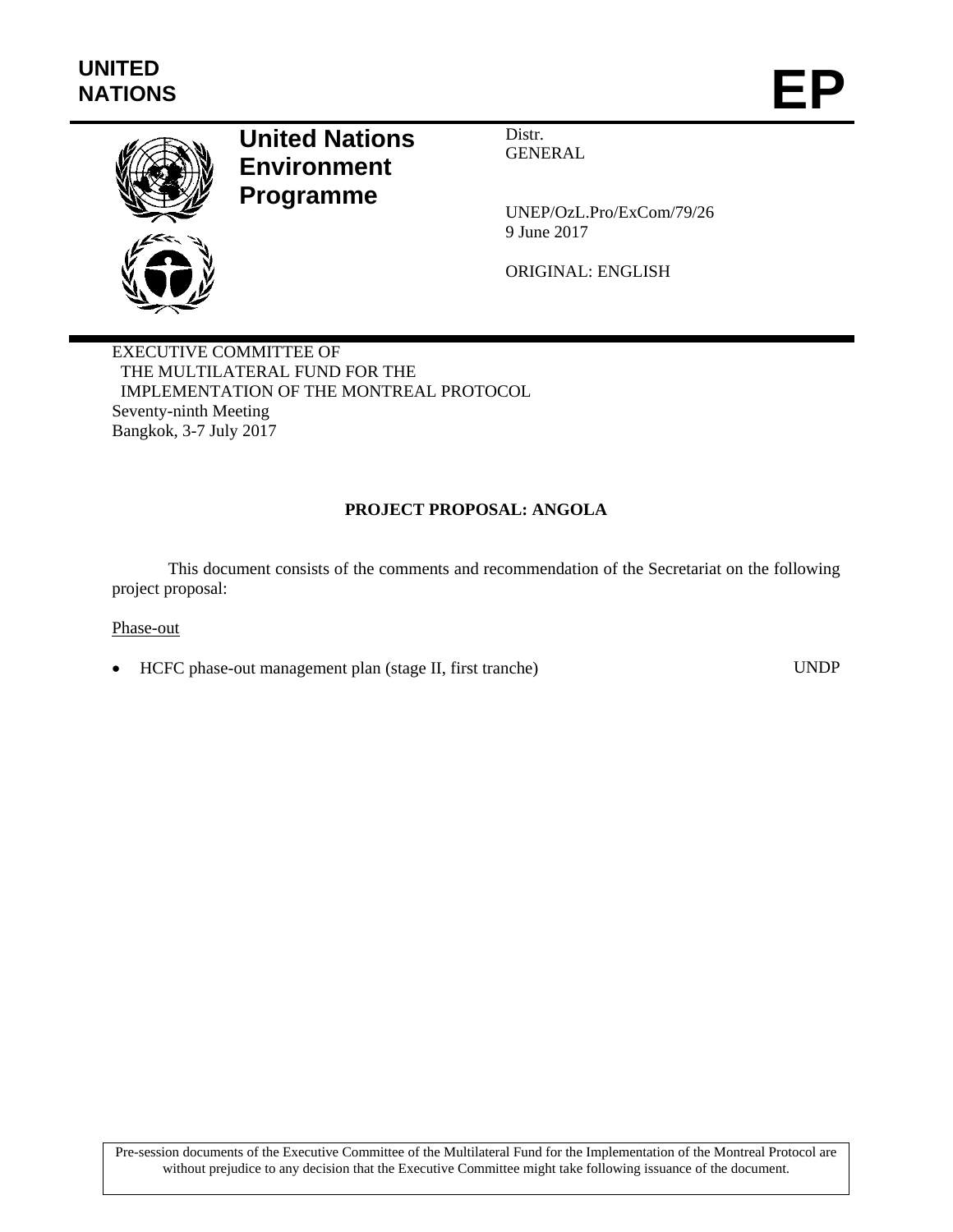# **PROJECT EVALUATION SHEET – MULTI-YEAR PROJECTS**

# **Angola**

| <b>(I) PROJECT TITLE</b>       | <b>AGENCY</b> | <b>MEETING APPROVED</b> | <b>CONTROL MEASURE</b> |  |  |
|--------------------------------|---------------|-------------------------|------------------------|--|--|
| HCFC phase out plan (Stage II) | UNDP (lead)   | n/a                     | n/a                    |  |  |

| (II) LATEST ARTICLE 7 DATA (Annex C Group I) | Year: 2016 | $11.55$ (ODP tonnes) |
|----------------------------------------------|------------|----------------------|
|                                              |            |                      |

| (III) LATEST COUNTRY PROGRAMME SECTORAL DATA (ODP tonnes) | <b>Year: 2016</b> |      |                  |               |           |         |                  |            |                             |
|-----------------------------------------------------------|-------------------|------|------------------|---------------|-----------|---------|------------------|------------|-----------------------------|
| Chemical                                                  | Aerosol           | Foam | Fire<br>fighting | Refrigeration |           | Solvent | Process<br>agent | Lab<br>use | Total sector<br>consumption |
|                                                           |                   |      |                  | Manufacturing | Servicing |         |                  |            |                             |
| <b>HCFC-123</b>                                           |                   |      |                  |               |           |         |                  |            |                             |
| <b>HCFC-124</b>                                           |                   |      |                  |               |           |         |                  |            |                             |
| $HCFC-141b$                                               |                   |      |                  |               |           |         |                  |            |                             |
| HCFC-142b                                                 |                   |      |                  |               |           |         |                  |            |                             |
| HCFC-22                                                   |                   |      |                  |               | 11.55     |         |                  |            | 11.55                       |

| (IV) CONSUMPTION DATA (ODP tonnes)                   |        |            |       |  |  |  |  |  |  |
|------------------------------------------------------|--------|------------|-------|--|--|--|--|--|--|
| 2009 - 2010 baseline:                                | 15.95  |            |       |  |  |  |  |  |  |
| <b>CONSUMPTION ELIGIBLE FOR FUNDING (ODP tonnes)</b> |        |            |       |  |  |  |  |  |  |
| Already approved:                                    | . . 59 | Remaining: | 14.36 |  |  |  |  |  |  |

| (V) BUSINESS PLAN |                            | 2017    | 2018    | 2019   | <b>Total</b> |
|-------------------|----------------------------|---------|---------|--------|--------------|
| <b>UNDP</b>       | ODS phase-out (ODP tonnes) | 0.18    | 0.18    | 0.4    | 0.76         |
|                   | Funding (US \$)            | 184.896 | 184.896 | 41.088 | 410,880      |

| (VI) PROJECT DATA                                    |             |                                    | 2017     | 2018         | 2019           | 2020         | 2021     | 2022     | 2023         | 2024     | 2025     | <b>Total</b> |
|------------------------------------------------------|-------------|------------------------------------|----------|--------------|----------------|--------------|----------|----------|--------------|----------|----------|--------------|
| Montreal Protocol consumption<br>limits              |             | 14.36                              | 14.36    | 14.36        | 10.37          | 10.37        | 10.37    | 10.37    | 10.37        | 5.18     |          |              |
| Maximum allowable consumption<br>(ODP tonnes)        |             | 14.36                              | 14.36    | 14.36        | 10.37          | 10.37        | 10.37    | 10.37    | 10.37        | 5.18     | $\Omega$ |              |
| Project<br>costs                                     | <b>UNDP</b> | Project<br>costs                   | 450,000  | $\Omega$     | $\overline{0}$ | $\mathbf{0}$ | 363,600  | $\Omega$ | $\Omega$     | $\Omega$ | 90,400   | 904,000      |
| requested<br>in<br>principle<br>(USS)                |             | Support<br>costs                   | 31,500   | $\theta$     | $\theta$       | $\Omega$     | 25,452   | $\Omega$ | $\Omega$     | $\Omega$ | 6,328    | 63,280       |
| Total project costs requested in<br>principle (US\$) |             | 450,000                            | $\Omega$ | $\mathbf{0}$ | $\mathbf{0}$   | 363,600      | $\Omega$ | $\Omega$ | $\mathbf{0}$ | 90.400   | 904,000  |              |
| Total support costs requested in<br>principle (US\$) |             |                                    | 31,500   | $\Omega$     | $\Omega$       | $\Omega$     | 25,452   | $\Omega$ | 0            | $\Omega$ | 6,328    | 63,280       |
| (US\$)                                               |             | Total funds requested in principle | 481,500  | $\mathbf{0}$ | $\overline{0}$ | $\Omega$     | 389,052  | $\Omega$ | $\Omega$     | $\Omega$ | 96,728   | 967,280      |

| (VII) Request for funding for the first tranche (2016) |                                                                     |                       |  |  |  |  |  |  |  |
|--------------------------------------------------------|---------------------------------------------------------------------|-----------------------|--|--|--|--|--|--|--|
| Agency                                                 | <b>Funds requested (US \$)</b>                                      | Support costs (US \$) |  |  |  |  |  |  |  |
| <b>UNDP</b>                                            | 450,000                                                             | 31,500                |  |  |  |  |  |  |  |
| <b>Total</b>                                           | 450,000                                                             | 31,500                |  |  |  |  |  |  |  |
| <b>Funding request:</b>                                | Approval of funding for the first tranche (2017) as indicated above |                       |  |  |  |  |  |  |  |
| Secretariat's recommendation:                          | For individual consideration                                        |                       |  |  |  |  |  |  |  |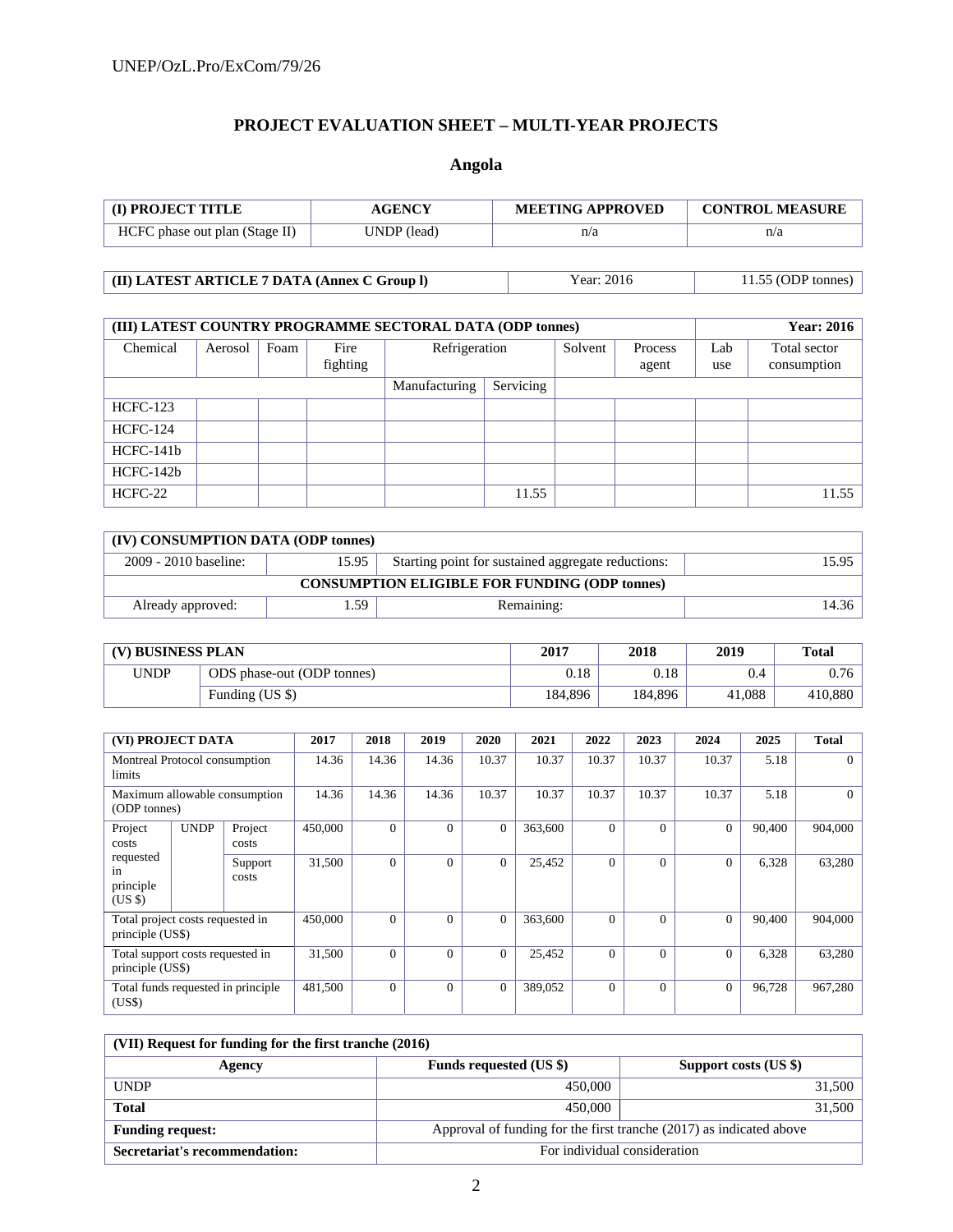# **PROJECT DESCRIPTION**

1. On behalf of the Government of Angola,  $\text{UNDP}^1$ , as the designated implementing agency, has submitted to the 79<sup>th</sup> meeting stage II of the HCFC phase-out management plan (HPMP) at the amount of US \$709,650, plus agency support costs of US \$49,676, as originally submitted. The implementation of stage II of the HPMP will phase out 5.74 ODP tonnes of HCFCs and assist Angola in meeting the Montreal Protocol compliance target of 46 per cent reduction from baseline consumption by 2022.

2. The first tranche of stage II of the HPMP being requested at this meeting amounts to US \$322,190, plus agency support costs of US \$22,553, as originally submitted.

# **Status of implementation of stage I of the HPMP**

3. Stage I of the HPMP for Angola was approved at the  $65<sup>th</sup>$  meeting to meet the 10 per cent reduction from the HCFC baseline of 15.95 ODP tonnes by 2015.

## ODS policy and regulatory framework

4. The HCFC licensing system has been operational since 2013. The regulations include a quota system to control the import quantities of HCFCs and HCFC-based equipment. The Ministry of Environment is responsible for approving applications for import. The Ministry of Commerce issues the import license after consultation with the Ministry of Environment. Moreover, the Government has established differentiated tariffs to create incentives for the introduction of refrigerants with low global-warming potential (GWP).

# Progress in implementation of stage I activities

5. The fourth (and final) tranche of stage I of the HPMP for Angola was approved at the  $77<sup>th</sup>$  meeting. An overview of the results of the implementation of stage I of the HPMP is presented below.

## *Refrigeration servicing sector*

6. Stage I of the HPMP provided training to 177 customs officers, environmental inspectors and other officers involved in the enforcement of the licensing and quota system and the identification of HCFCs and illegal trade. The national customs manual was updated to integrate HCFC issues into the regular training of customs officers, and 16 refrigerant identifiers were provided. In total, 700 technicians were trained in good refrigeration practices, refrigerant recovery and recycling, and retrofit to HFCs. Tools and equipment have been purchased for technicians to enable good servicing practices in refrigerant recovery and reuse, and awareness-raising materials have been developed in Portuguese and distributed to technicians.

## *Project implementation and monitoring unit (PMU)*

7. The NOU, within the Ministry of Environment, coordinated the implementation of the HPMP activities.

## Status of disbursements

8. As of 26 April 2017, of the total funds of US \$176,000 approved for stage I, US \$137,354 had been disbursed by UNDP. The remaining US \$38,646 will be disbursed in 2017.

<sup>&</sup>lt;sup>1</sup> As per the letter of 12 April 2017 from the Ministry of Environment of the Republic of Angola to UNDP.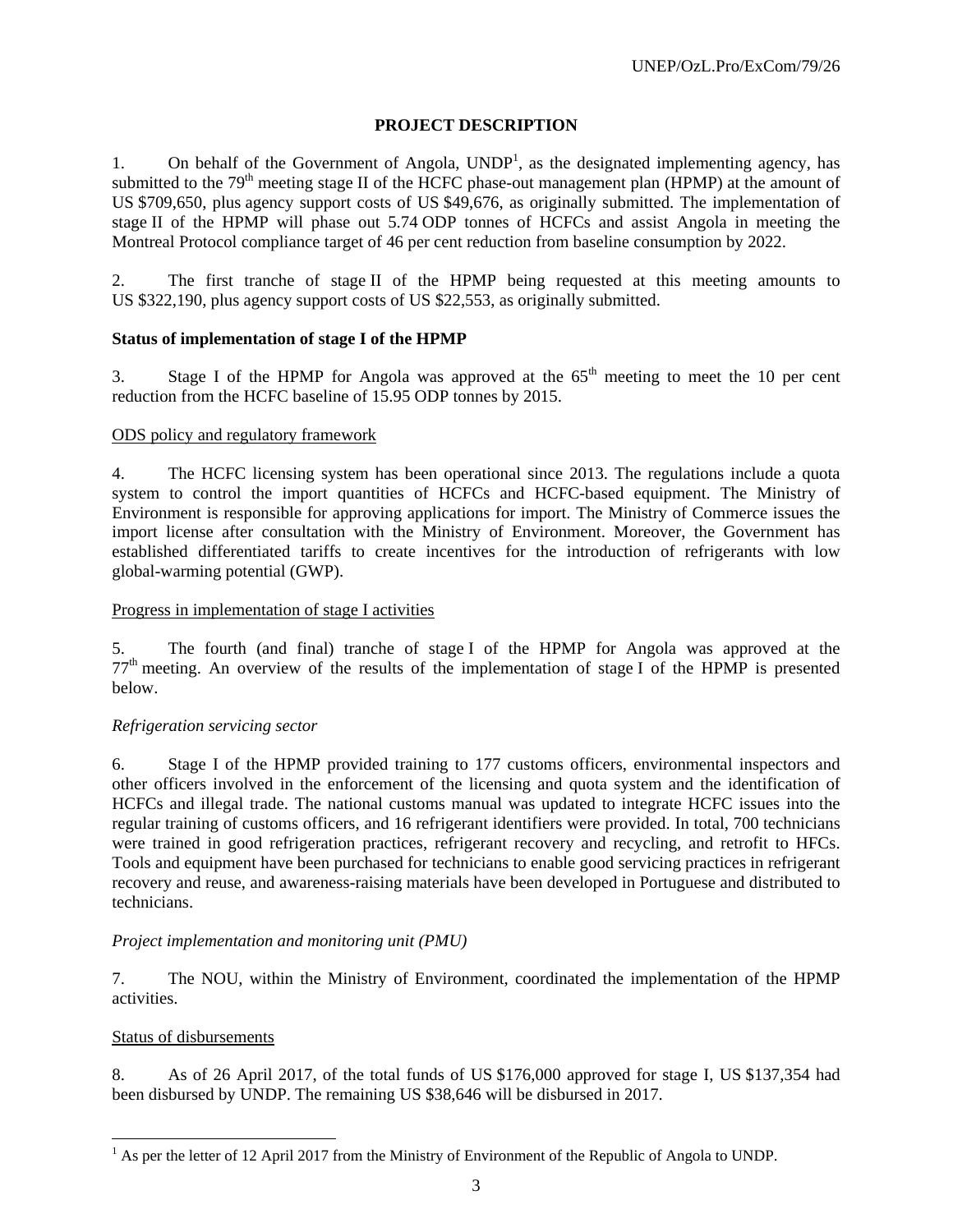# **HCFC consumption**

9. The remaining consumption eligible for funding for stage II of the HPMP would be 14.36 ODP tonnes.

10. HCFC consumption has occurred almost entirely in the refrigeration servicing sector and has been almost exclusively HCFC-22.

11. The Government of Angola reported a consumption of 11.55 ODP tonnes of HCFC in 2016. The 2012-2016 HCFC consumption is shown in Table 2.

| 2012<br>$HCFC-22$ |       | 2014<br>2013 |        | 2015   | 2016         | <b>Baseline</b> |  |
|-------------------|-------|--------------|--------|--------|--------------|-----------------|--|
| Metric tonnes     | 20.00 | 280.52       | 240.00 | 250.66 | 210.00       | 290.00          |  |
| <b>ODP</b> tonnes | 6.60  | 15.43        | 13.20  | 13.78  | 55.<br>11.JJ | 15.95           |  |

**Table 2. HCFC-22 consumption in Angola (2012-2016 Article 7 data)** 

12. The sharp decline in consumption in 2016 was the unfavourable economic situation in the country, which has led to a reduction in import of refrigerants and the trend to replace HCFC-22-based equipment with R-410A and R-290-based equipment. Nevertheless, a significant economic recovery is expected for 2017 and 2018, which could lead to an increase in demand for HCFC-22.

## **Stage II of the HPMP and proposed activities**

13. The strategy for the development of stage II is based on four components containing the following activities and funding levels:

- (a) Strengthening of the legal and institutional sectors responsible for the regulations including, *inter alia*, update of legal framework to support HCFC compliance strategy and update of quota and licensing system to import and export HCFCs (US \$62,700);
- (b) Elimination of HCFC consumption in the refrigeration and air-conditioning sector (US \$467,650):
	- (i) Fifteen workshops for 300 technicians on recovery, recycling and reuse of refrigerants; purchase of equipment and supply for the recovery and recycling network (US \$129,800);
	- (ii) Five workshops for 200 technicians on good refrigeration practices and procedures in the use of hydrocarbon refrigerants; and purchase and distribution of 40 tool kits (US \$112,350);
	- (iii) Eight training workshops for 240 participants aimed at refrigeration and air-conditioning end-users, hotels and supermarkets; and development and distribution of brochures containing information about good practices in the refrigeration and air-conditioning (RAC) sector, including case studies (US \$66,000);
	- (iv) Two train-the-trainer workshops for 40 trainers on issues related to good practices and alternative refrigerants, with emphasis on natural refrigerants and other low-GWP refrigerants; 25 technical workshops for the training of 500 refrigeration and air-conditioning technicians; and distribution of posters, information brochures, and technical data sheets (US \$81,400);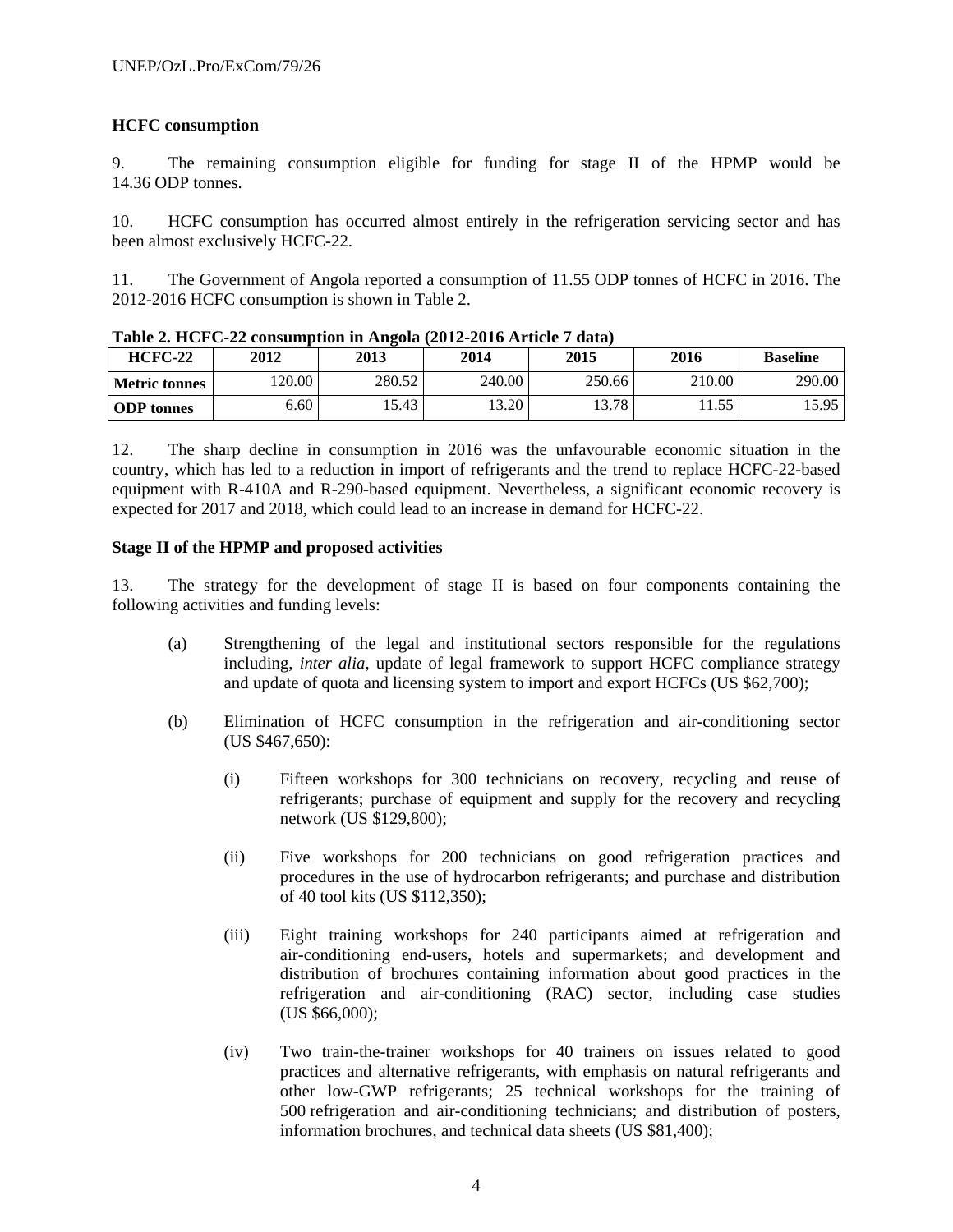- (v) Formal agreements with five education centres nationwide to include in the academic curriculum topics from the training programme; purchase of 55 tool kits and basic equipment for laboratories and technicians (US \$78,100);
- (c) Awareness-raising activities for end users of HCFC-based RAC units and decision makers in government institutions; development and distribution of posters and brochures (US \$60,500);
- (d) Project coordination and management (US \$118,800).

14. The total cost of stage II of the HPMP amounts to US \$709,600 to reduce HCFC consumption by 46 per cent of the baseline by 2022. The maximum funding eligibility for Angola is US \$736,000 up to 2022 in line with decision  $74/50(c)(xii)$ . Taking into account the US \$176,000 funded for stage I, the total cost of stage II of the HPMP for Angola would be US \$560,000 (excluding support costs).

## **SECRETARIAT'S COMMENTS AND RECOMMENDATION**

## **COMMENTS**

15. The Secretariat reviewed stage II of the HPMP for Angola in light of stage I, the policies and guidelines of the Multilateral Fund, including the criteria for funding HCFC phase-out in the consumption sector for stage II of HPMPs (decision 74/50), and the 2017-2019 business plan of the Multilateral Fund.

#### Progress report on the implementation of stage I of the HPMP

16. Implementation of the HPMP is progressing, and the country is in compliance with the Montreal Protocol and its Agreement with the Executive Committee. The HCFC consumption in 2016 was over 27 per cent below the baseline; the country's import licensing and quota system is operational, and customs officers and refrigeration technicians have been trained and have received equipment and tools. In total, 177 customs officers and 700 technicians have been trained. Over 84 per cent of the total funding approved has been disbursed.

#### Strategy for stage II of the HPMP

17. Noting that the country's consumption is in the servicing sector only, and that stage II HCFC reduction targets are between the 2020 and 2025 control measures, the Secretariat suggested the country to consider stage II of the HPMP up to 2025 with a reduction target of 67.5 per cent; UNDP explained that implementation of a strategy up to 2020 would be too short due to required administrative procedures in the country; given the uncertainties on the economic situation in the country, as well as the HFC consumption trend, the strategy under stage II of the HPMP was proposed up to 2022. After further consultations, UNDP submitted a revised plan of action up to 2025.

## Revised budget of stage II of the HPMP

18. Based on the revised plan of action and budget, the Government of Angola is requesting approval of the HPMP at a cost of US \$904,000. The purpose of each of the activities as originally submitted remains and only the scope had been adjusted as follows:

(a) Strengthening of the legal and institutional sectors responsible for the regulations including: update of the legal framework to support the HCFC compliance strategy and update of the quota and licensing system to import and export HCFCs; six training workshops on import procedures for HCFCs and HCFC-based equipment for 240 officials; distribution of four refrigerant identifiers to customs officers trained; and development of standards/guidelines on the safe use of hydrocarbons (US \$82,000);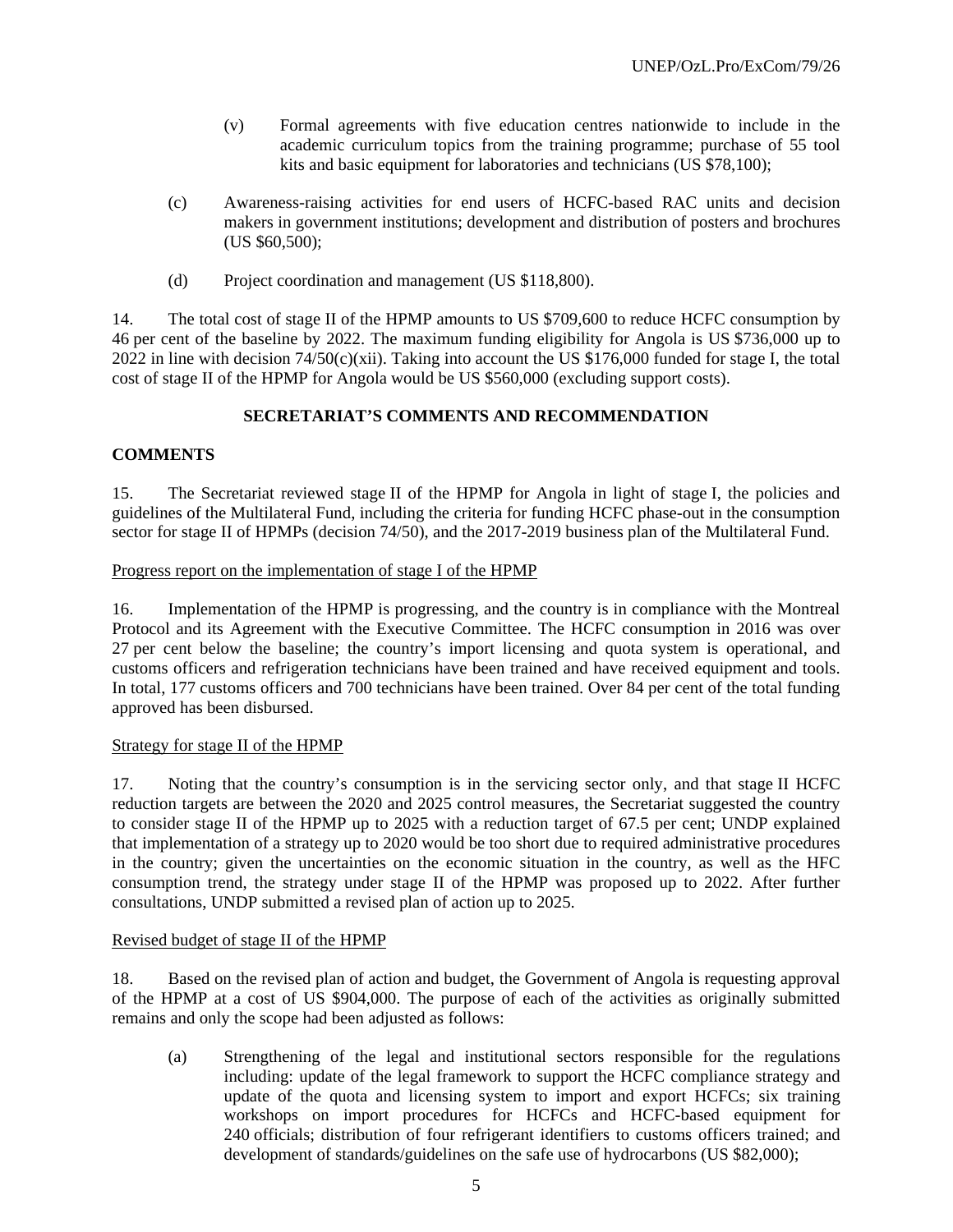- (b) Elimination of HCFC consumption in the refrigeration and air-conditioning sector (US \$602,500):
	- (i) Fourteen workshops for 280 technicians on recovery, recycling and reuse of refrigerants; purchase of equipment including refrigerant reclaim machine and supplies, and the establishment of a refrigerant reclaim centre (US \$192,000);
	- (ii) Fifteen workshops for 300 technicians on good refrigeration practices and procedures in the use of hydrocarbon refrigerants; purchase and distribution of 60 tool kits to technicians and service workshops (US \$151,500);
	- (iii) Ten training workshops for 240 participants aimed at refrigeration and air-conditioning end-users, hotels and supermarkets; and development and distribution of brochures containing information about good practices in the RAC sector, including case studies (US \$79,000);
	- (iv) Four train-the-trainer workshops for 40 trainers on issues related to good practices and alternative refrigerants, with emphasis on natural refrigerants and other low-GWP refrigerants; 25 technical workshops for the training of 500 refrigeration and air-conditioning technicians on the recent developments in handling low-GWP refrigerants; and distribution of posters, information brochures, and technical data sheets (US \$100,000);
	- (v) Formal agreements with five education centres nationwide to include in the academic curriculum topics from the training programme; purchase of 55 tool kits and basic equipment for laboratories and technicians (US \$80,000);
- (c) Awareness-raising activities (US \$83,900);
- (d) Project coordination and management (US \$135,600).

#### Activities planned for the first tranche

19. The first funding tranche of stage II of the HPMP is requested at US \$450,000. The following activities will be implemented under the revised action plan:

- (a) Elimination of HCFC consumption in the refrigeration and air-conditioning sector, including training for 100 technicians on recovery, recycling and reuse of refrigerants, and purchase of equipment (US \$122,500); training for 60 technicians on good practices for the use of hydrocarbon refrigerants (US \$86,000); training for 20 trainers on good practices and alternative refrigerants; training of 160 technicians; and distribution of information (US \$40,000); formal agreements with five education centres, and basic equipment for laboratories and technicians (US \$75,000);
- (b) Training of customs officers on import procedures for HCFCs and HCFC-based equipment; distribution of four refrigerant identifiers; and development of standards/guidelines on the safe use of hydrocarbons (US \$35,000);
- (c) Awareness-raising activities (US \$31,500);
- (d) Project coordination and management (US \$60,000).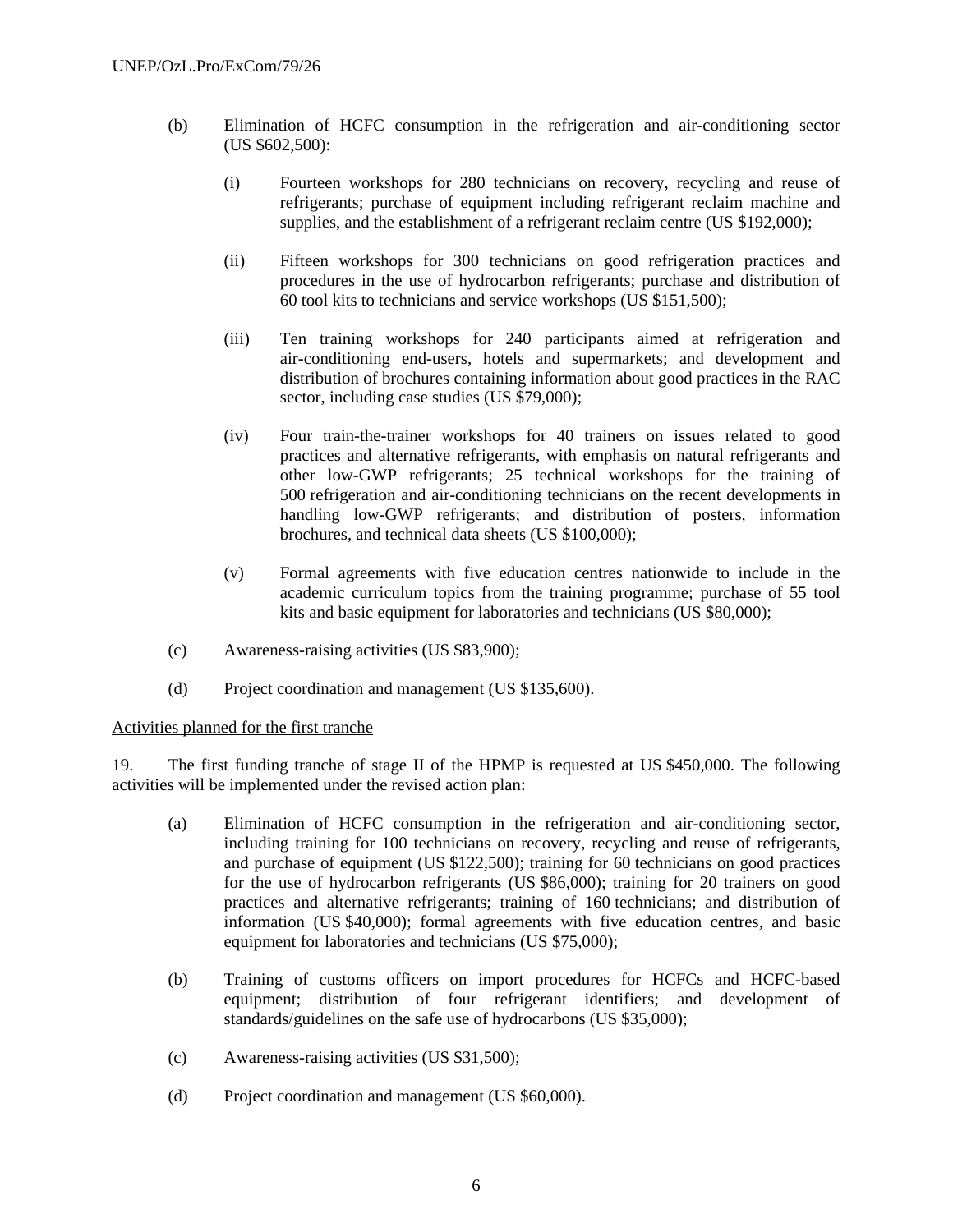# Impact on the climate

20. The proposed activities in stage II, which include the promotion of good refrigeration practices, and the enforcement of the licensing and quota system, will reduce the amount of HCFC-22 used for refrigeration servicing. Each kilogramme of HCFC-22 not emitted due to better refrigeration practices results in a savings of approximately  $1.8 \text{ CO}_2$ -equivalent tonnes. Although a calculation of the impact on the climate was not included in the HPMP, the activities planned by Angola, including efforts to improve servicing practices and enhance refrigerant recovery and reuse, indicate that the implementation of the HPMP will reduce the emission of refrigerants into the atmosphere, therefore resulting in climate benefits.

# **Co-financing**

21. Stage II of the HPMP does not include co-financing.

# **2017-2019 business plan of the Multilateral Fund**

22. UNDP is requesting US \$450,000 plus support costs for the implementation of stage II of the HPMP in Angola. The total funding requested for the period 2017-2019 of US \$481,500 including support costs is US \$70,620 above the total amount in the business plan for this period.

## **Draft Agreement**

23. A draft Agreement between the Government of Angola and the Executive Committee for the phase-out of HCFCs in stage II of the HPMP is contained in Annex I to the present document.

## **RECOMMENDATION**

- 24. The Executive Committee may wish to consider:
	- (a) Approving, in principle, stage II of the HCFC phase-out management plan (HPMP) for Angola for the period 2017 to 2025 to reduce HCFC consumption by 67.5 per cent of its baseline, in the amount of US \$904,000, plus agency support costs of US \$63,280 for UNDP;
	- (b) Deducting 9.18 ODP tonnes of HCFCs from the remaining HCFC consumption eligible for funding;
	- (c) Approving the draft Agreement between the Government of Angola and the Executive Committee for the reduction in consumption of HCFCs, in accordance with stage II of the HPMP, contained in Annex I to the present document; and
	- (d) Approving the first tranche of stage II of the HPMP for Angola, and the corresponding tranche implementation plans, in the amount of US \$450,000, plus agency support costs of US \$31,500 for UNDP.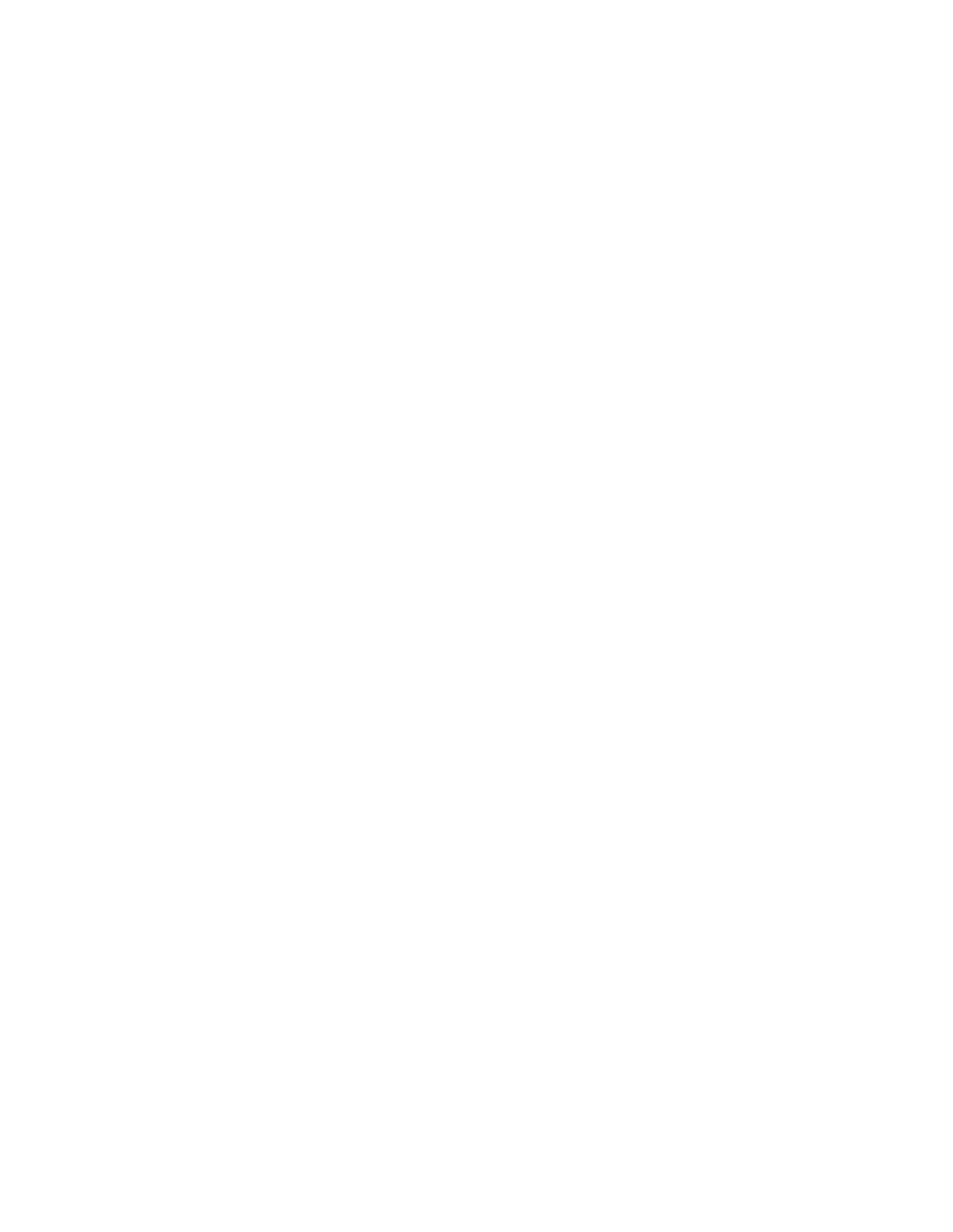#### **Annex I**

# **DRAFT AGREEMENT BETWEEN THE GOVERNMENT OF ANGOLA AND THE EXECUTIVE COMMITTEE OF THE MULTILATERAL FUND FOR THE REDUCTION IN CONSUMPTION OF HYDROCHLOROFLUOROCARBONS IN ACCORDANCE WITH STAGE II OF THE HCFC PHASE-OUT MANAGEMENT PLAN**

#### **Purpose**

1. This Agreement represents the understanding of the Government of Angola (the "Country") and the Executive Committee with respect to the reduction of controlled use of the ozone-depleting substances (ODS) set out in Appendix 1-A ("The Substances") to a sustained level of 5.18 ODP tonnes by 1 January 2025 in compliance with Montreal Protocol schedule.

2. The Country agrees to meet the annual consumption limits of the Substances as set out in row 1.2 of Appendix 2-A ("The Targets, and Funding") in this Agreement as well as in the Montreal Protocol reduction schedule for all Substances mentioned in Appendix 1-A. The Country accepts that, by its acceptance of this Agreement and performance by the Executive Committee of its funding obligations described in paragraph 3, it is precluded from applying for or receiving further funding from the Multilateral Fund in respect to any consumption of the Substances that exceeds the level defined in row 1.2 of Appendix 2-A as the final reduction step under this Agreement for all of the Substances specified in Appendix 1-A, and in respect to any consumption of each of the Substances that exceeds the level defined in row 4.1.3 (remaining consumption eligible for funding).

3. Subject to compliance by the Country with its obligations set out in this Agreement, the Executive Committee agrees, in principle, to provide the funding set out in row 3.1 of Appendix 2-A to the Country. The Executive Committee will, in principle, provide this funding at the Executive Committee meetings specified in Appendix 3-A ("Funding Approval Schedule").

4. The Country agrees to implement this Agreement in accordance with the stage II of the HCFC phase-out management plan (HPMP) approved ("the Plan"). In accordance with sub-paragraph 5(b) of this Agreement, the Country will accept independent verification of the achievement of the annual consumption limits of the Substances as set out in row 1.2 of Appendix 2-A of this Agreement. The aforementioned verification will be commissioned by the relevant bilateral or implementing agency.

#### **Conditions for funding release**

5. The Executive Committee will only provide the Funding in accordance with the Funding Approval Schedule when the Country satisfies the following conditions at least eight weeks in advance of the applicable Executive Committee meeting set out in the Funding Approval Schedule:

- (a) That the Country has met the Targets set out in row 1.2 of Appendix 2-A for all relevant years. Relevant years are all years since the year in which this Agreement was approved. Years for which there are no due country programme implementation reports at the date of the Executive Committee meeting at which the funding request is being presented are exempted;
- (b) That the meeting of these Targets has been independently verified for all relevant years, unless the Executive Committee decided that such verification would not be required;
- (c) That the Country had submitted a Tranche Implementation Report in the form of Appendix 4-A ("Format of Tranche Implementation Reports and Plans") covering each previous calendar year; that it had achieved a significant level of implementation of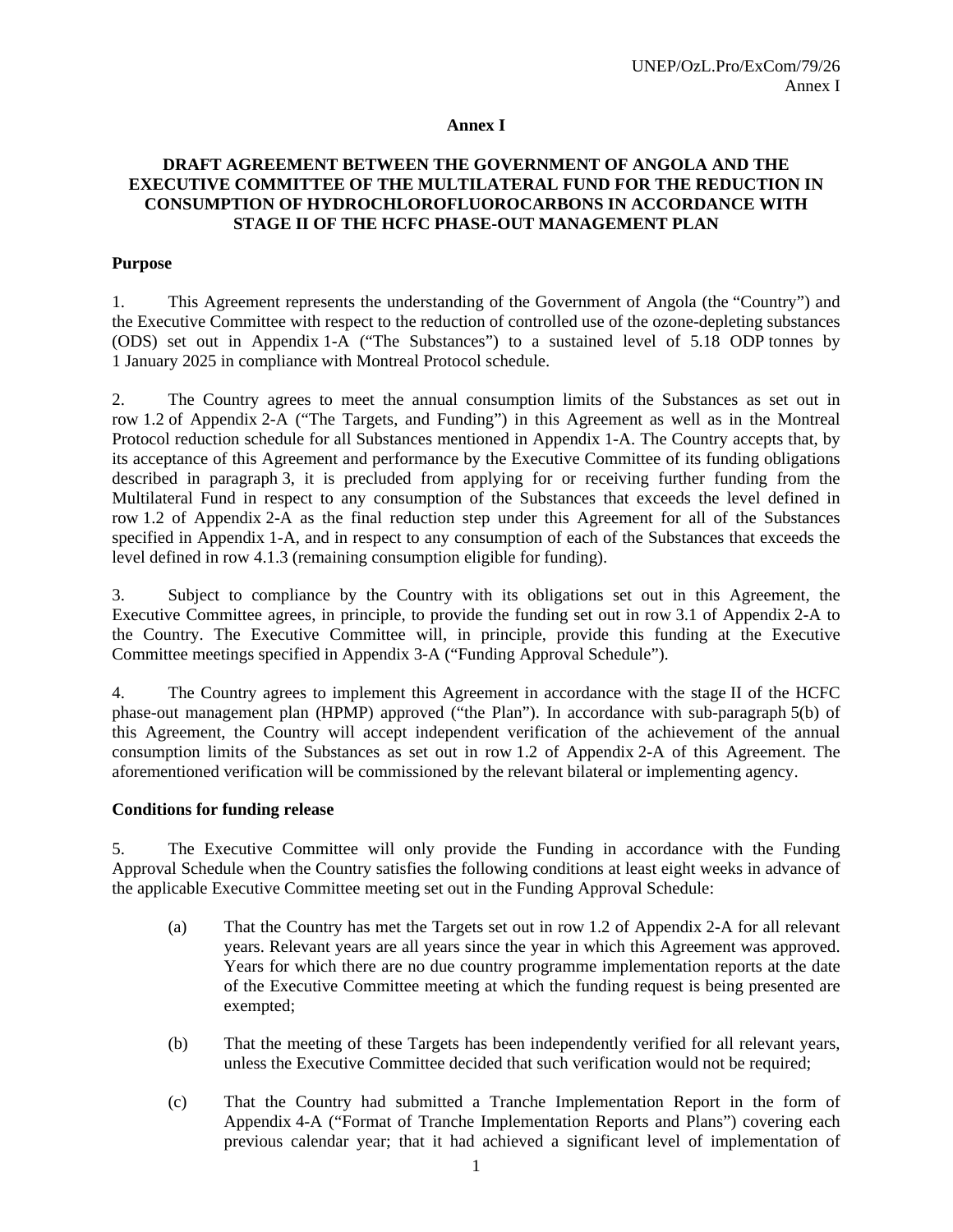activities initiated with previously approved tranches; and that the rate of disbursement of funding available from the previously approved tranche was more than 20 per cent; and

(d) That the Country has submitted a Tranche Implementation Plan in the form of Appendix 4-A covering each calendar year until and including the year for which the funding schedule foresees the submission of the next tranche or, in case of the final tranche, until completion of all activities foreseen.

#### **Monitoring**

6. The Country will ensure that it conducts accurate monitoring of its activities under this Agreement. The institutions set out in Appendix 5-A ("Monitoring Institutions and Roles") will monitor and report on implementation of the activities in the previous Tranche Implementation Plans in accordance with their roles and responsibilities set out in the same appendix.

#### **Flexibility in the reallocation of funds**

7. The Executive Committee agrees that the Country may have the flexibility to reallocate part or all of the approved funds, according to the evolving circumstances to achieve the smoothest reduction of consumption and phase-out of the Substances specified in Appendix 1-A:

- (a) Reallocations categorized as major changes must be documented in advance either in a Tranche Implementation Plan as foreseen in sub-paragraph 5(d) above, or as a revision to an existing Tranche Implementation Plan to be submitted eight weeks prior to any meeting of the Executive Committee, for its approval. Major changes would relate to:
	- (i) Issues potentially concerning the rules and policies of the Multilateral Fund;
	- (ii) Changes which would modify any clause of this Agreement;
	- (iii) Changes in the annual levels of funding allocated to individual bilateral or implementing agencies for the different tranches;
	- (iv) Provision of funding for activities not included in the current endorsed Tranche Implementation Plan, or removal of an activity in the Tranche Implementation Plan, with a cost greater than 30 per cent of the total cost of the last approved tranche; and
	- (v) Changes in alternative technologies, on the understanding that any submission for such a request would identify the associated incremental costs, the potential impact to the climate, and any differences in ODP tonnes to be phased out if applicable, as well as confirm that the Country agrees that potential savings related to the change of technology would decrease the overall funding level under this Agreement accordingly;
- (b) Reallocations not categorized as major changes may be incorporated in the approved Tranche Implementation Plan, under implementation at the time, and reported to the Executive Committee in the subsequent Tranche Implementation Report; and
- (c) Any remaining funds held by the bilateral or implementing agencies or the Country under the Plan will be returned to the Multilateral Fund upon completion of the last tranche foreseen under this Agreement.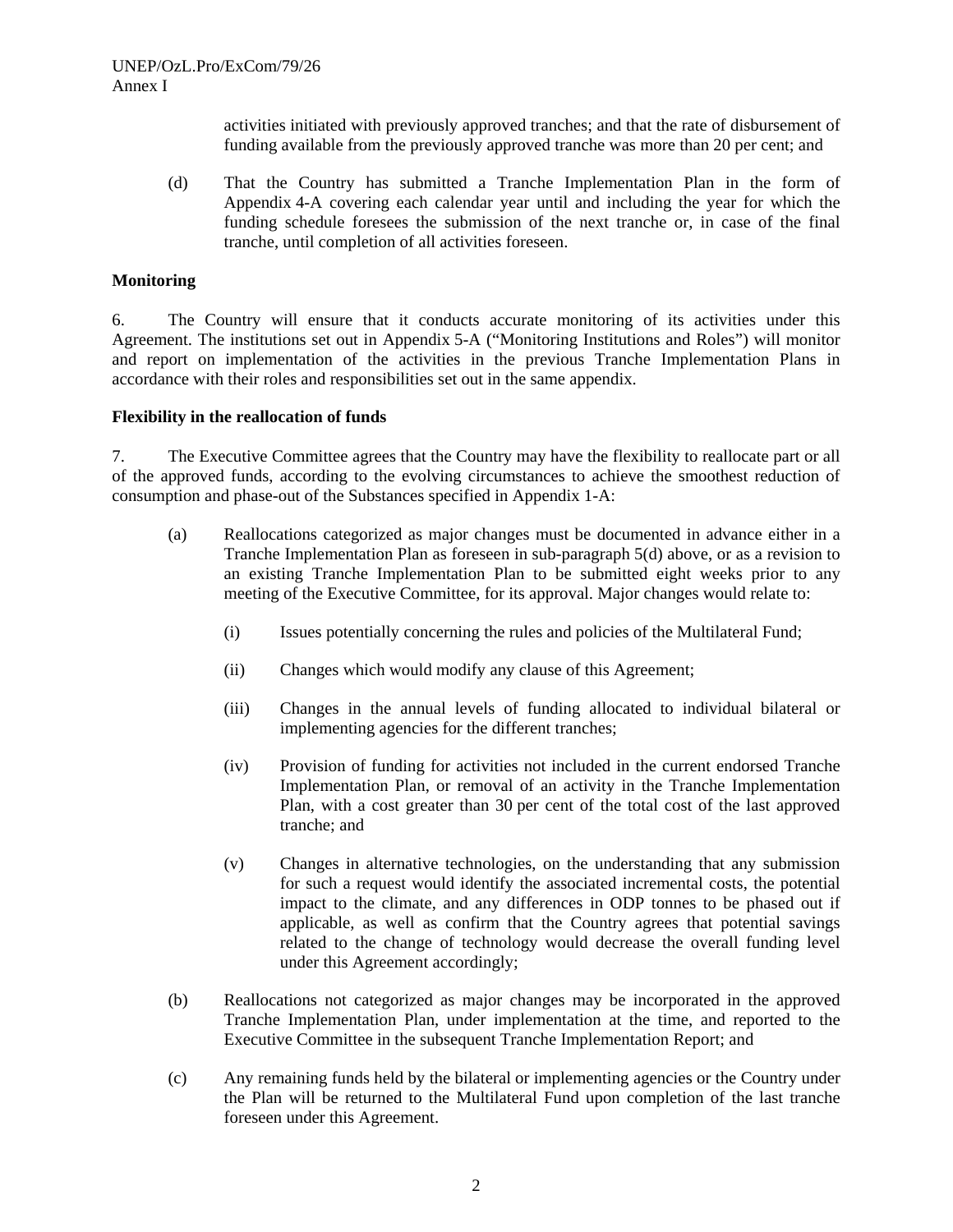#### **Considerations for the refrigeration servicing sector**

8. Specific attention will be paid to the execution of the activities in the refrigeration servicing sector included in the Plan, in particular:

- (a) The Country would use the flexibility available under this Agreement to address specific needs that might arise during project implementation; and
- (b) The Country and relevant bilateral and/or implementing agencies would take into consideration relevant decisions on the refrigeration servicing sector during the implementation of the Plan.

#### **Bilateral and implementing agencies**

9. The Country agrees to assume overall responsibility for the management and implementation of this Agreement and of all activities undertaken by it or on its behalf to fulfil the obligations under this Agreement. The United Nations Development Programme - UNDP has agreed to be the lead implementing agency (the "Lead IA") in respect of the Country's activities under this Agreement. The Country agrees to evaluations, which might be carried out under the monitoring and evaluation work programmes of the Multilateral Fund or under the evaluation programme of the Lead IA taking part in this Agreement.

10. The Lead IA will be responsible for ensuring co-ordinated planning, implementation and reporting of all activities under this Agreement, including but not limited to independent verification as per sub-paragraph 5(b). The role of the Lead IA is contained in Appendix 6-A. The Executive Committee agrees, in principle, to provide the Lead IA with the fees set out in row 2.2 of Appendix 2-A.

#### **Non-compliance with the Agreement**

11. Should the Country, for any reason, not meet the Targets for the elimination of the Substances set out in row 1.2 of Appendix 2-A or otherwise does not comply with this Agreement, then the Country agrees that it will not be entitled to the Funding in accordance with the Funding Approval Schedule. At the discretion of the Executive Committee, funding will be reinstated according to a revised Funding Approval Schedule determined by the Executive Committee after the Country has demonstrated that it has satisfied all of its obligations that were due to be met prior to receipt of the next tranche of funding under the Funding Approval Schedule. The Country acknowledges that the Executive Committee may reduce the amount of the Funding by the amount set out in Appendix 7-A ("Reductions in Funding for Failure to Comply") in respect of each ODP kg of reductions in consumption not achieved in any one year. The Executive Committee will discuss each specific case in which the Country did not comply with this Agreement, and take related decisions. Once decisions are taken, the specific case of non-compliance with this Agreement will not be an impediment for the provision of funding for future tranches as per paragraph 5 above.

12. The Funding of this Agreement will not be modified on the basis of any future Executive Committee decisions that may affect the funding of any other consumption sector projects or any other related activities in the Country.

13. The Country will comply with any reasonable request of the Executive Committee, the Lead IA to facilitate implementation of this Agreement. In particular, it will provide the Lead IA with access to the information necessary to verify compliance with this Agreement.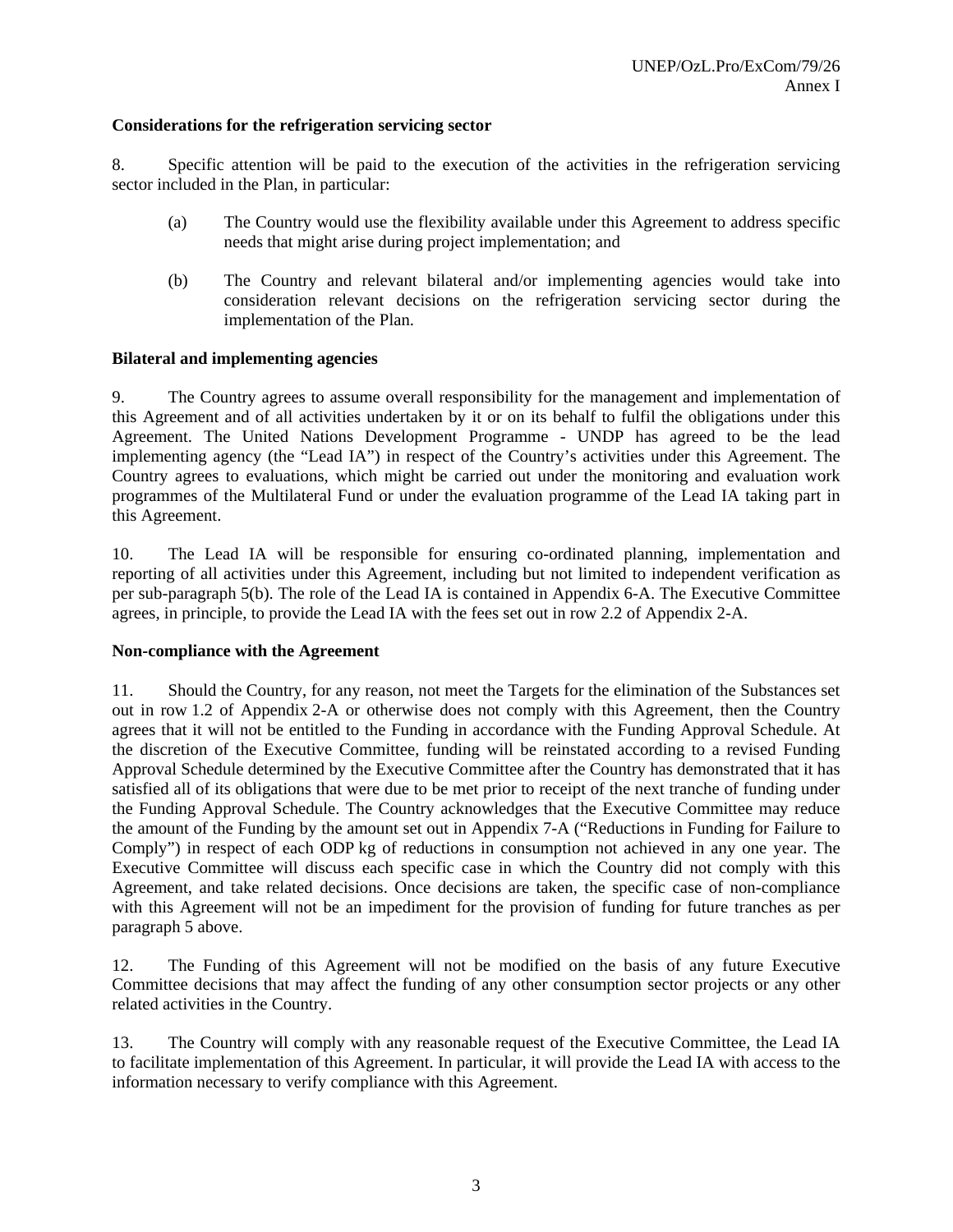## **Date of completion**

14. The completion of the Plan and the associated Agreement will take place at the end of the year following the last year for which a maximum allowable total consumption level has been specified in Appendix 2-A. Should at that time there still be activities that are outstanding, and which were foreseen in the last Tranche Implementation Plan and its subsequent revisions as per sub-paragraph 5(d) and paragraph 7, the completion of the Plan will be delayed until the end of the year following the implementation of the remaining activities. The reporting requirements as per sub-paragraphs 1(a), 1(b), 1(d), and 1(e) of Appendix 4-A will continue until the time of the completion of the Plan unless otherwise specified by the Executive Committee.

## **Validity**

15. All of the conditions set out in this Agreement are undertaken solely within the context of the Montreal Protocol and as specified in this Agreement. All terms used in this Agreement have the meaning ascribed to them in the Montreal Protocol unless otherwise defined herein.

16. This Agreement may be modified or terminated only by mutual written agreement of the Country and the Executive Committee of the Multilateral Fund.

## **APPENDICES**

#### **APPENDIX 1-A: THE SUBSTANCES**

| <b>Substance</b> | Annex | Group | Starting point for aggregate reductions in<br>consumption (ODP tonnes) |
|------------------|-------|-------|------------------------------------------------------------------------|
| HCFC-22          |       |       | 5.95،                                                                  |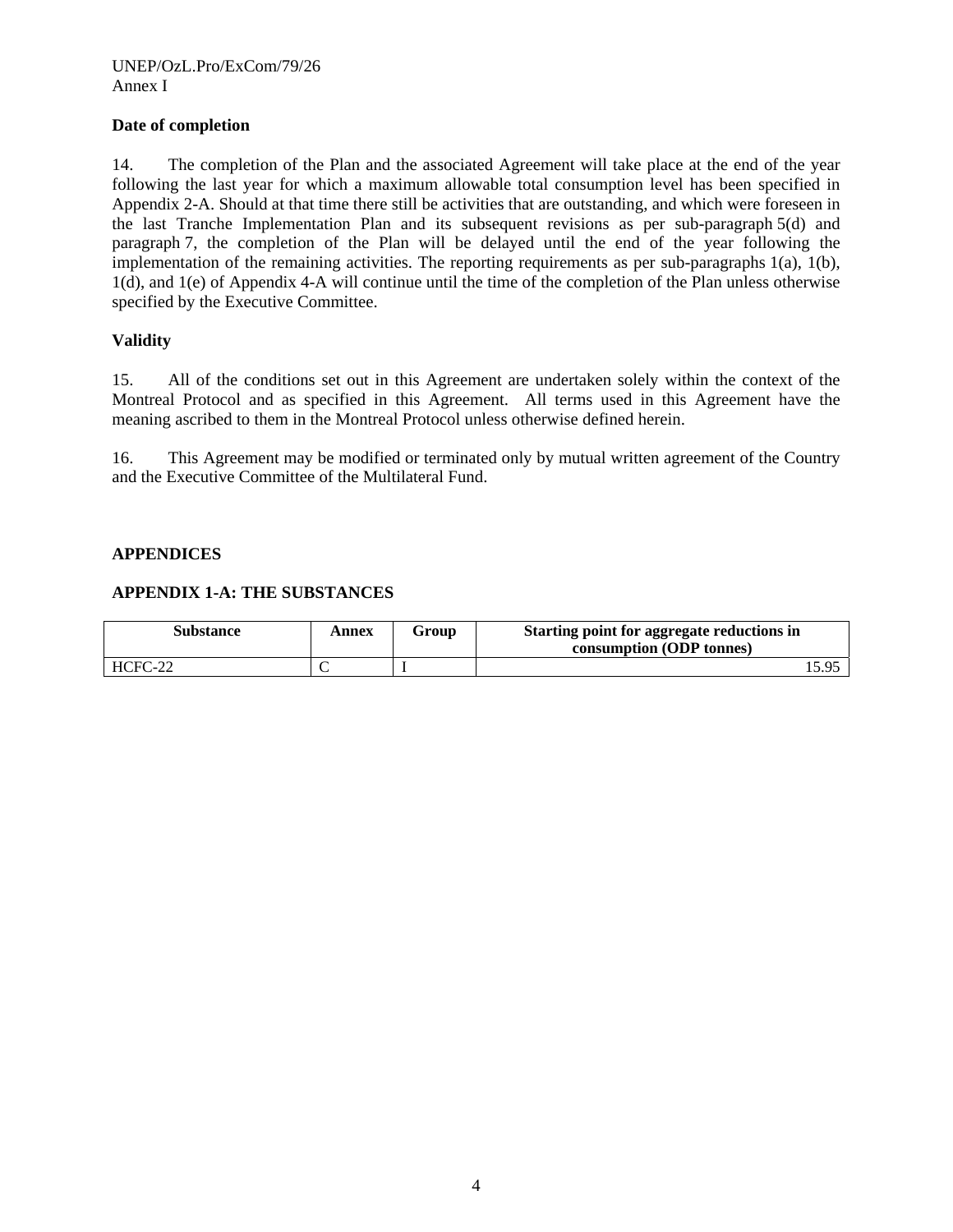|        | <b>Particulars</b>                                                                                    | 2017    | 2018     | 2019             | 2020     | 2021    | 2022         | 2023     | 2024     | 2025   | <b>Total</b> |
|--------|-------------------------------------------------------------------------------------------------------|---------|----------|------------------|----------|---------|--------------|----------|----------|--------|--------------|
| 1.1    | Montreal<br>Protocol<br>schedule<br>reduction<br>of<br>Annex C,<br>Group I<br>substances (ODP tonnes) | 14.36   | 14.36    | 14.36            | 10.37    | 10.37   | 10.37        | 10.37    | 10.37    | 5.18   | n/a          |
| 1.2    | Maximum<br>allowable<br>consumption of<br>total<br>Annex C,<br>Group I<br>substances (ODP tonnes)     | 14.36   | 14.36    | 14.36            | 10.37    | 10.37   | 10.37        | 10.37    | 10.37    | 5.18   | n/a          |
| 2.1    | Lead IA (UNDP) agreed<br>funding $(US \$                                                              | 450,000 | $\Omega$ | $\Omega$         | $\Omega$ | 363,600 | $\theta$     | $\theta$ | $\Omega$ | 90,400 | 904,000      |
| 2.2    | Support costs for Lead<br>IA (US $$$ )                                                                | 31,500  | $\Omega$ | $\overline{0}$   | $\Omega$ | 25,452  | $\mathbf{0}$ | $\Omega$ | $\Omega$ | 6,328  | 63,280       |
| 3.1    | funding<br>Total<br>agreed<br>$(US \$                                                                 | 450,000 | $\Omega$ | $\Omega$         | $\theta$ | 363,600 | $\theta$     | $\Omega$ | $\Omega$ | 90,400 | 904,000      |
| 3.2    | Total<br>support<br>costs<br>$(US \$                                                                  | 31,500  | $\Omega$ | $\Omega$         | $\Omega$ | 25,452  | $\Omega$     | $\theta$ | $\Omega$ | 6,328  | 63,280       |
| 3.3    | Total<br>agreed<br>costs<br>$(US \$                                                                   | 481,500 | $\theta$ | $\boldsymbol{0}$ | $\Omega$ | 389,052 | $\theta$     | $\theta$ | $\Omega$ | 96,728 | 967,280      |
| 4.1.1. | Total phase-out of HCFC-22 agreed to be achieved under this Agreement (ODP tonnes)                    |         |          |                  |          |         |              |          |          |        | 9.18         |
| 4.1.2  | Phase-out of HCFC-22 to be achieved in previously in the previous stage (ODP tonnes)                  |         |          |                  |          |         |              |          |          |        | 1.59         |
| 4.1.3  | Remaining eligible consumption for HCFC-22 (ODP tonnes)                                               |         |          |                  |          |         |              |          |          |        | 5.18         |

# **APPENDIX 2-A: THE TARGETS, AND FUNDING**

# **APPENDIX 3-A: FUNDING APPROVAL SCHEDULE**

1. Funding for the future tranches will be considered for approval at the second meeting of the year specified in Appendix 2-A.

## **APPENDIX 4-A: FORMAT OF TRANCHE IMPLEMENTATION REPORTS AND PLANS**

1. The submission of the Tranche Implementation Report and Plans for each tranche request will consist of five parts:

(a) A narrative report, with data provided by tranche, describing the progress achieved since the previous report, reflecting the situation of the Country in regard to phase out of the Substances, how the different activities contribute to it, and how they relate to each other. The report should include the amount of ODS phased out as a direct result from the implementation of activities, by substance, and the alternative technology used and the related phase-in of alternatives, to allow the Secretariat to provide to the Executive Committee information about the resulting change in climate relevant emissions. The report should further highlight successes, experiences, and challenges related to the different activities included in the Plan, reflecting any changes in the circumstances in the Country, and providing other relevant information. The report should also include information on and justification for any changes vis-à-vis the previously submitted Tranche Implementation Plan(s), such as delays, uses of the flexibility for reallocation of funds during implementation of a tranche, as provided for in paragraph 7 of this Agreement, or other changes;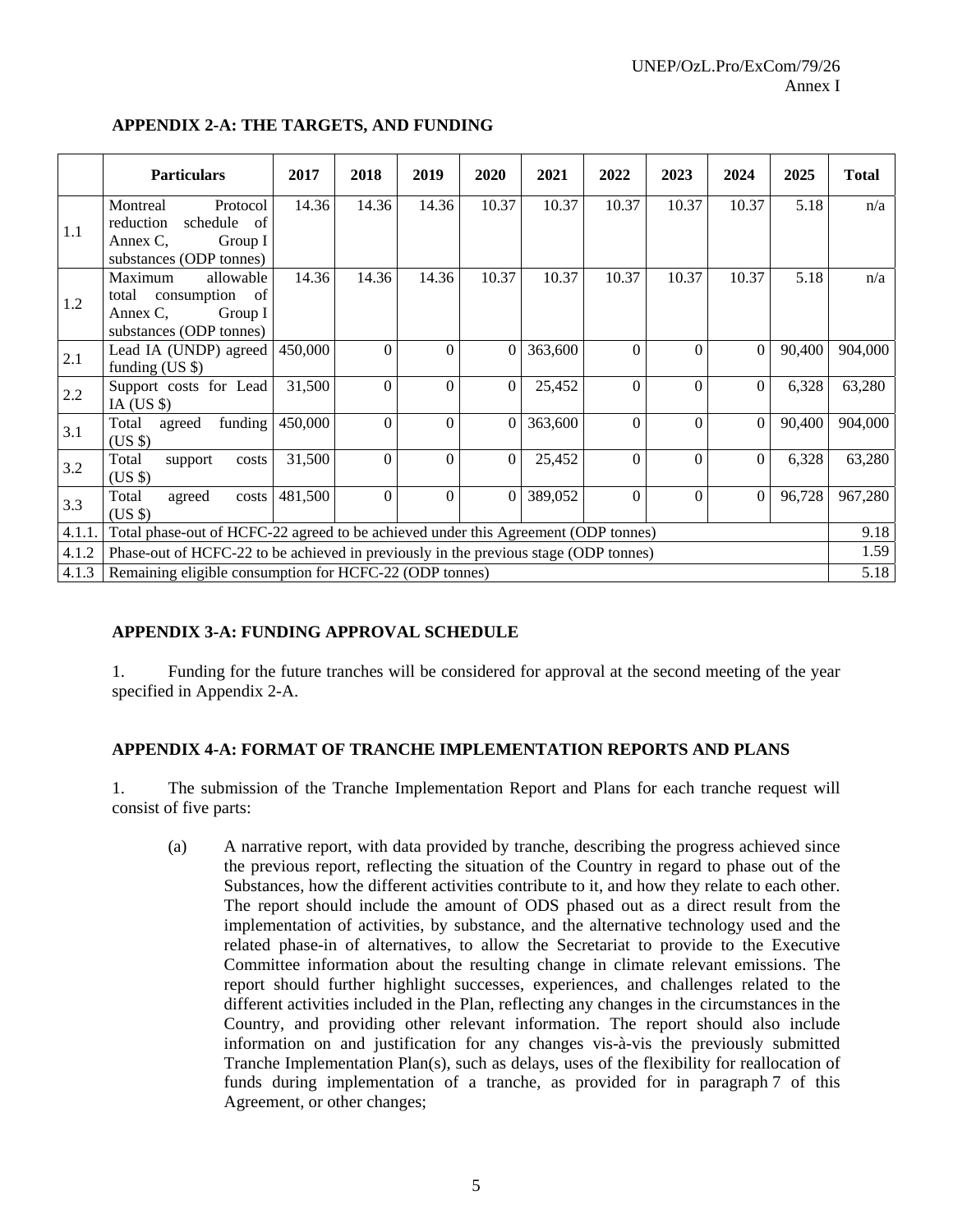#### UNEP/OzL.Pro/ExCom/79/26 Annex I

- (b) An independent verification report of the Plan results and the consumption of the Substances, as per sub-paragraph 5(b) of the Agreement. If not decided otherwise by the Executive Committee, such a verification has to be provided together with each tranche request and will have to provide verification of the consumption for all relevant years as specified in sub-paragraph 5(a) of the Agreement for which a verification report has not yet been acknowledged by the Committee;
- (c) A written description of the activities to be undertaken during the period covered by the requested tranche, highlighting implementation milestones, the time of completion and the interdependence of the activities, and taking into account experiences made and progress achieved in the implementation of earlier tranches; the data in the plan will be provided by calendar year. The description should also include a reference to the overall Plan and progress achieved, as well as any possible changes to the overall Plan that are foreseen. The description should also specify and explain in detail such changes to the overall plan. This description of future activities can be submitted as a part of the same document as the narrative report under sub-paragraph (b) above;
- (d) A set of quantitative information for all Tranche Implementation Reports and Plans, submitted through an online database; and
- (e) An Executive Summary of about five paragraphs, summarizing the information of the above sub-paragraphs 1(a) to 1(d).

2. In the event that in a particular year two stages of the HPMP are being implemented in parallel, the following considerations should be taken in preparing the Tranche Implementation Reports and Plans:

- (a) The Tranche Implementation Reports and Plans referred to as part of this Agreement, will exclusively refer to activities and funds covered by this Agreement; and
- (b) If the stages under implementation have different HCFC consumption targets under Appendix 2-A of each Agreement in a particular year, the lower HCFC consumption target will be used as reference for compliance with these Agreements and will be the basis for the independent verification.

## **APPENDIX 5-A: MONITORING INSTITUTIONS AND ROLES**

1. Overall supervision will be provided by the Ministry of Environment, through the National Ozone Office, with assistance from the Lead IA.

2. Consumption will be monitored and determined from official data of import and export of substances as registered by the relevant government departments.

3. The National Ozone Office will compile and report the following data and information each year on, or before the deadlines:

- (a) Annual reports on the consumption of the substances to be submitted to the Ozone Secretariat, and
- (b) Annual reports on progress in implementing the HPMP to be submitted to the Executive Committee of the Multilateral Fund.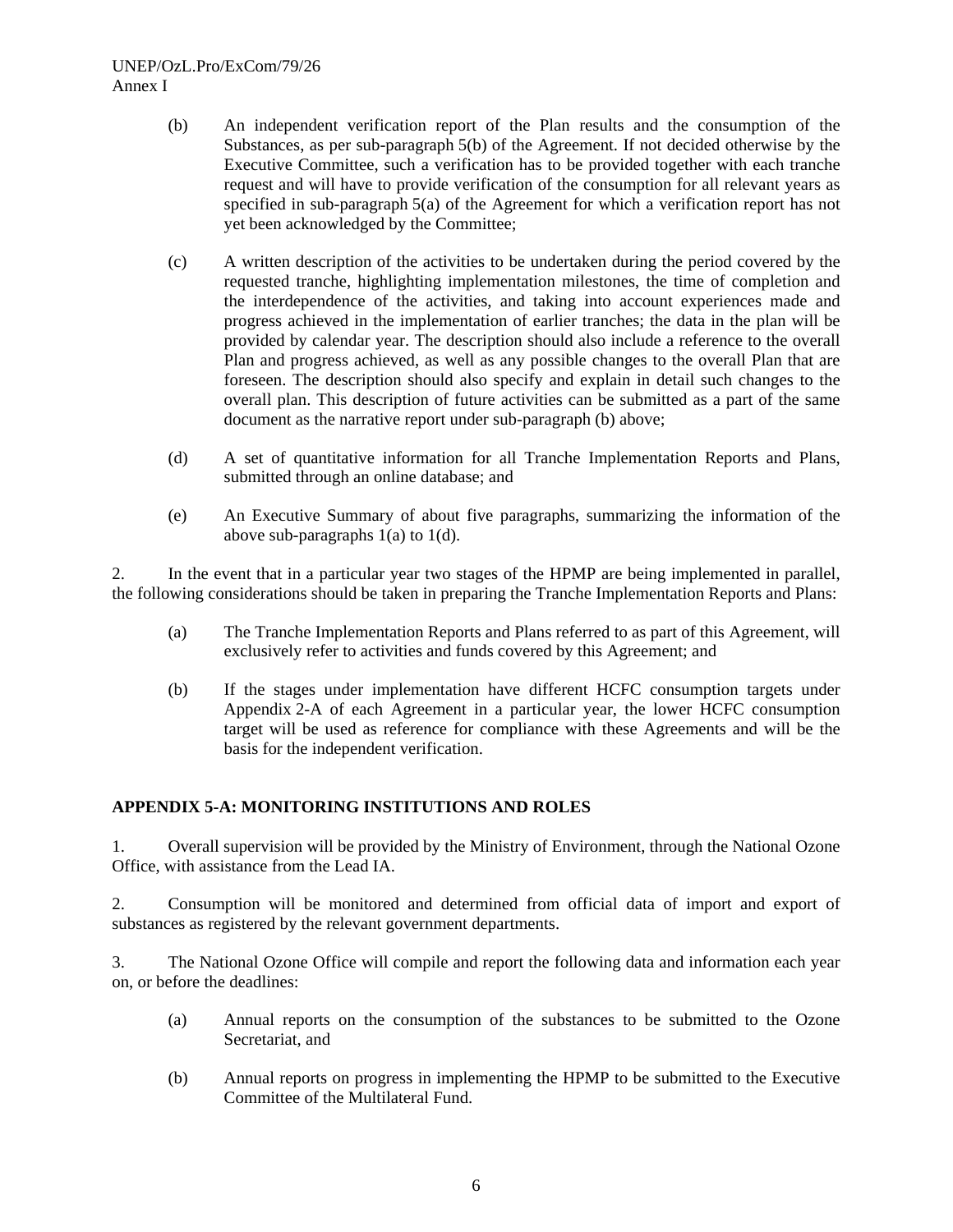4. The National Ozone Office and the Lead IA will jointly hire a qualified independent entity to conduct a qualitative and quantitative performance assessment of the implementation of the HPMP.

5. The agency responsible for evaluation will have full access to relevant technical and financial information related to the implementation of the HPMP.

## **APPENDIX 6-A: ROLE OF THE LEAD IMPLEMENTING AGENCY**

- 1. The Lead IA will be responsible for a range of activities, including at least the following:
	- (a) Ensuring performance and financial verification in accordance with this Agreement and with its specific internal procedures and requirements as set out in the Country's HPMP;
	- (b) Assisting the Country in preparation of the Tranche Implementation Reports and Plans as per Appendix 4-A;
	- (c) Providing independent verification to the Executive Committee that the Targets have been met and associated tranche activities have been completed as indicated in the Tranche Implementation Plan consistent with Appendix 4-A;
	- (d) Ensuring that the experiences and progress is reflected in updates of the overall plan and in future Tranche Implementation Plans consistent with sub-paragraphs  $1(c)$  and  $1(d)$  of Appendix 4-A;
	- (e) Fulfilling the reporting requirements for the Tranche Implementation Reports and Plans and the overall plan as specified in Appendix 4-A for submission to the Executive Committee;
	- (f) In the event that the last funding tranche is requested one or more years prior to the last year for which a consumption target had been established, annual tranche implementation reports and, where applicable, verification reports on the current stage of the Plan should be submitted until all activities foreseen had been completed and HCFC consumption targets had been met;
	- (g) Ensuring that appropriate independent technical experts carry out the technical reviews;
	- (h) Carrying out required supervision missions;
	- (i) Ensuring the presence of an operating mechanism to allow effective, transparent implementation of the Tranche Implementation Plan and accurate data reporting;
	- (j) In case of reductions in funding for failure to comply in accordance with paragraph 11 of the Agreement, to determine, in consultation with the Country, the allocation of the reductions to the different budget items and to the funding of the Lead IA;
	- (k) Ensuring that disbursements made to the Country are based on the use of the indicators;
	- (l) Providing assistance with policy, management and technical support when required; and
	- (m) Timely releasing funds to the Country/participating enterprises for completing the activities related to the project.